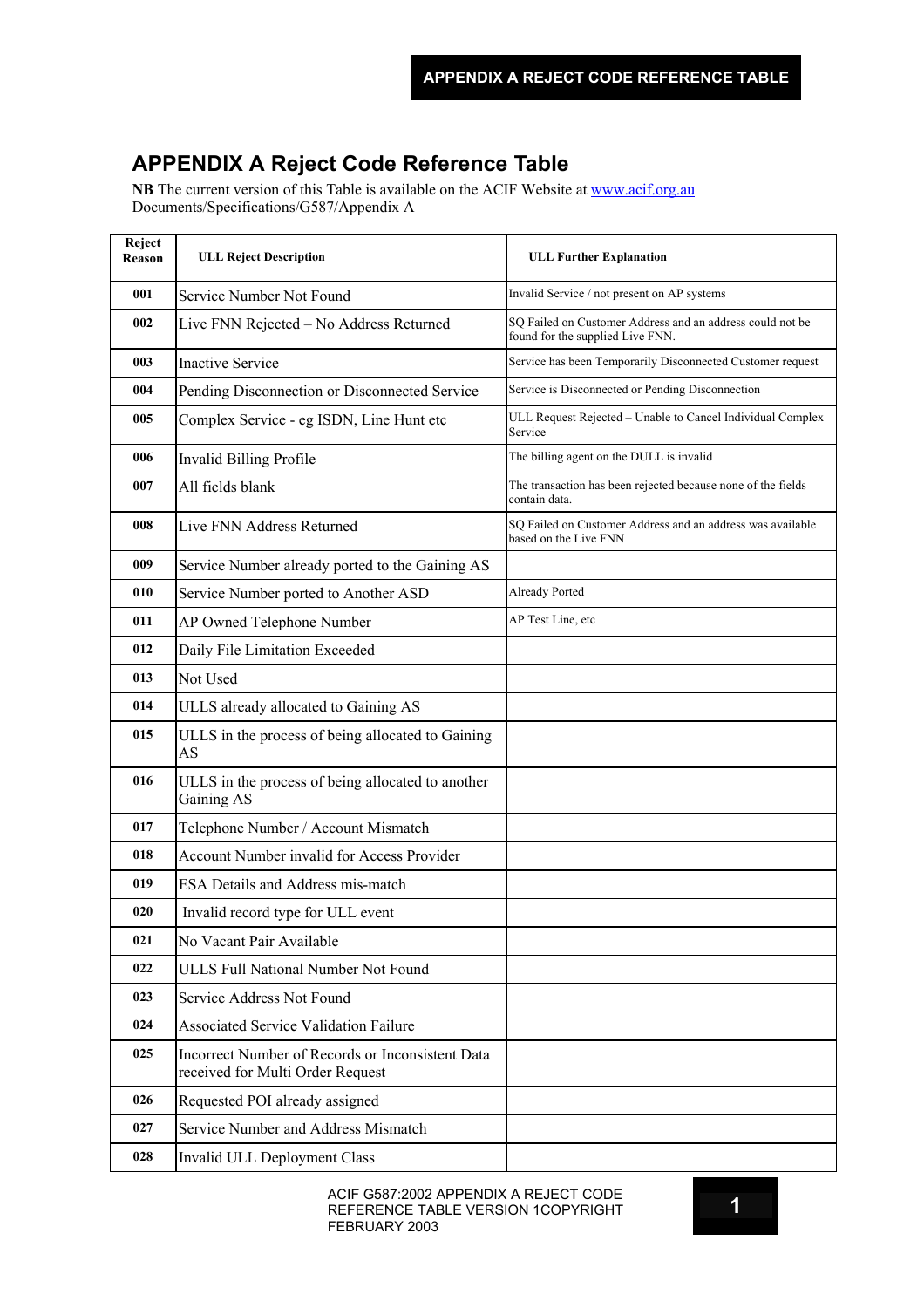## **APPENDIX A REJECT CODE REFERENCE TABLE**

| Reject<br>Reason | <b>ULL Reject Description</b>                                            | <b>ULL Further Explanation</b>                                                                                     |
|------------------|--------------------------------------------------------------------------|--------------------------------------------------------------------------------------------------------------------|
| 029              | Missing CA Signed Date                                                   |                                                                                                                    |
| 030              | ULLS Not Allocated to Requesting AS                                      |                                                                                                                    |
| 031              | Address fed by Tie Cable                                                 | The transaction has been rejected because the requested address<br>is not fed by a service suitable for ULL.       |
| 032              | Insufficient notification time frame                                     | Notification or Cutover                                                                                            |
| 033              | Leading Blank(s) in an A/N field                                         | The transaction has been rejected because one or more alpha-<br>numeric fields contained leading blank characters. |
| 034              | Cutover outside agreed hours                                             |                                                                                                                    |
| 035              | No ULL Request is currently active                                       | ULL Notification is not confirmed or has expired                                                                   |
| 036              | Duplicate ULL or FNN in File                                             | Another transaction of the same type and in the same file<br>references the same FNN or ULL service numbers.       |
| 037              | Retarget/Extension Limit exceeded                                        | Maximum Number of Retargets Reached                                                                                |
| 038              | <b>Invalid FNN Format</b>                                                | A supplied FNN does not conatin only 10 numeric characters.                                                        |
| 039              | Not Used                                                                 |                                                                                                                    |
| 040              | Duplicate POI Requested in Multi Order Request                           |                                                                                                                    |
| 041              | Duplicate Request ID or Request ID Not Known                             |                                                                                                                    |
| 042              | Currently Porting to Another CSP/SP                                      |                                                                                                                    |
| 043              | <b>Invalid Power Indicator</b>                                           |                                                                                                                    |
| 044              | Service Number Not Established with ULL Call<br>Diversion for Gaining AS |                                                                                                                    |
| 045              | <b>Invalid Assurance Category</b>                                        |                                                                                                                    |
| 046              | Not used                                                                 |                                                                                                                    |
| 047              | Request Rejected due to active Request in progress                       |                                                                                                                    |
| 048              | Request Rejected due to active Transfer Request in<br>progress           |                                                                                                                    |
| 049              | Line Conditioning Equipment Found                                        |                                                                                                                    |
| 050              | Optic Fibre to RIM                                                       |                                                                                                                    |
| 051              | Telephone Number currently being Ported to the<br>Gaining AS             |                                                                                                                    |
| 052              | Not used                                                                 |                                                                                                                    |
| 053              | Cutover Date is not within the Lead Time                                 |                                                                                                                    |
| 054              | Not used                                                                 |                                                                                                                    |
| 055              | ULL Extension Received after Cutover Notification<br>Received            |                                                                                                                    |
| 056              | Invalid Handback Withdrawal Request                                      |                                                                                                                    |
| 057              | <b>Invalid Transaction for Access Seeker</b>                             |                                                                                                                    |
| 058              | Deployment class not compatible                                          |                                                                                                                    |
| 059              | Not used                                                                 |                                                                                                                    |